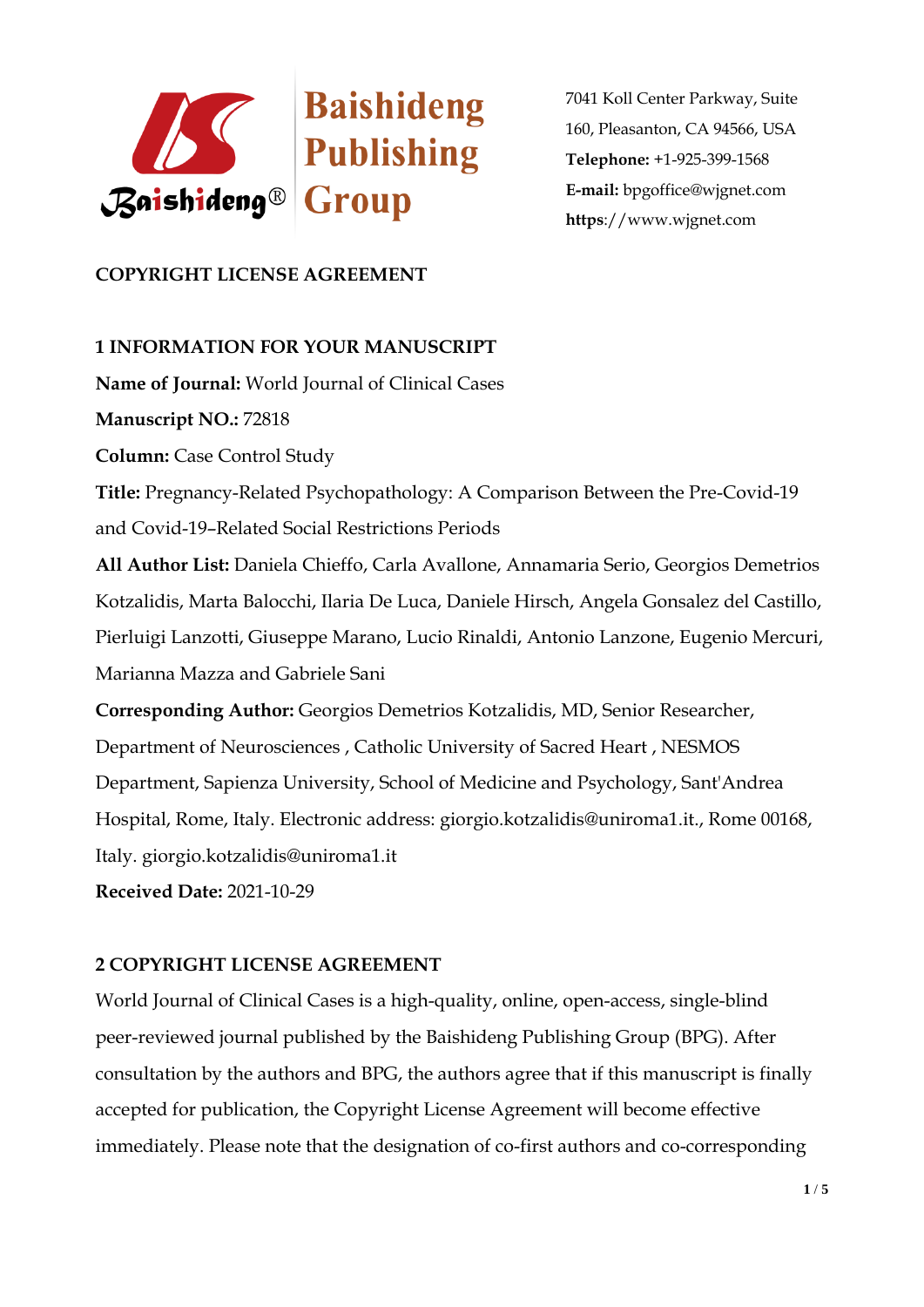

authors is not permitted. Application for copyright license agreement will be made by written declaration of and attestation to the following:

**2.1 ©The Author(s):** The copyright on any open access article in a journal published by BPG is retained by the author(s).

**2.2 Author(s) grant BPG permission to publish the article:** Author(s) grant BPG license to publish the article and identify itself as the original publisher.

**2.3 Author(s) grant copyright permission:** This article is an open-access article that was selected by an in-house editor and fully peer-reviewed by external reviewers. It is distributed in accordance with the Creative Commons Attribution NonCommercial (CC BY-NC 4.0) license, which permits others to distribute, remix, adapt, build upon this work non-commercially, and license their derivative works on different terms, provided the original work is properly cited and the use is non-commercial. See:

http://creativecommons.org/licenses/by-nc/4.0/

**2.4 Simultaneous submission statement:** Author(s) certify that the manuscript is not simultaneously being considered by other journals nor is already published elsewhere.

**2.5 Academic misconduct statement:** Author(s) certify that the manuscript has no redundancy, plagiarism, data fabrication, or falsification.

**2.6 Conflict of interest statement:** Author(s) certify that there is no conflict of interest related to the manuscript. If any potential conflict-of-interest exists, author(s) certify that it is fully disclosed.

**2.7 Ethics statement:** Author(s) certify that all experiments involving animals and human subjects were designed and performed in compliance with the relevant laws regarding humane care and use of subjects.

**2.8 Referenced figures and tables authorization statement:** Author(s) certify that the manuscript's content is original, with all information from other sources appropriately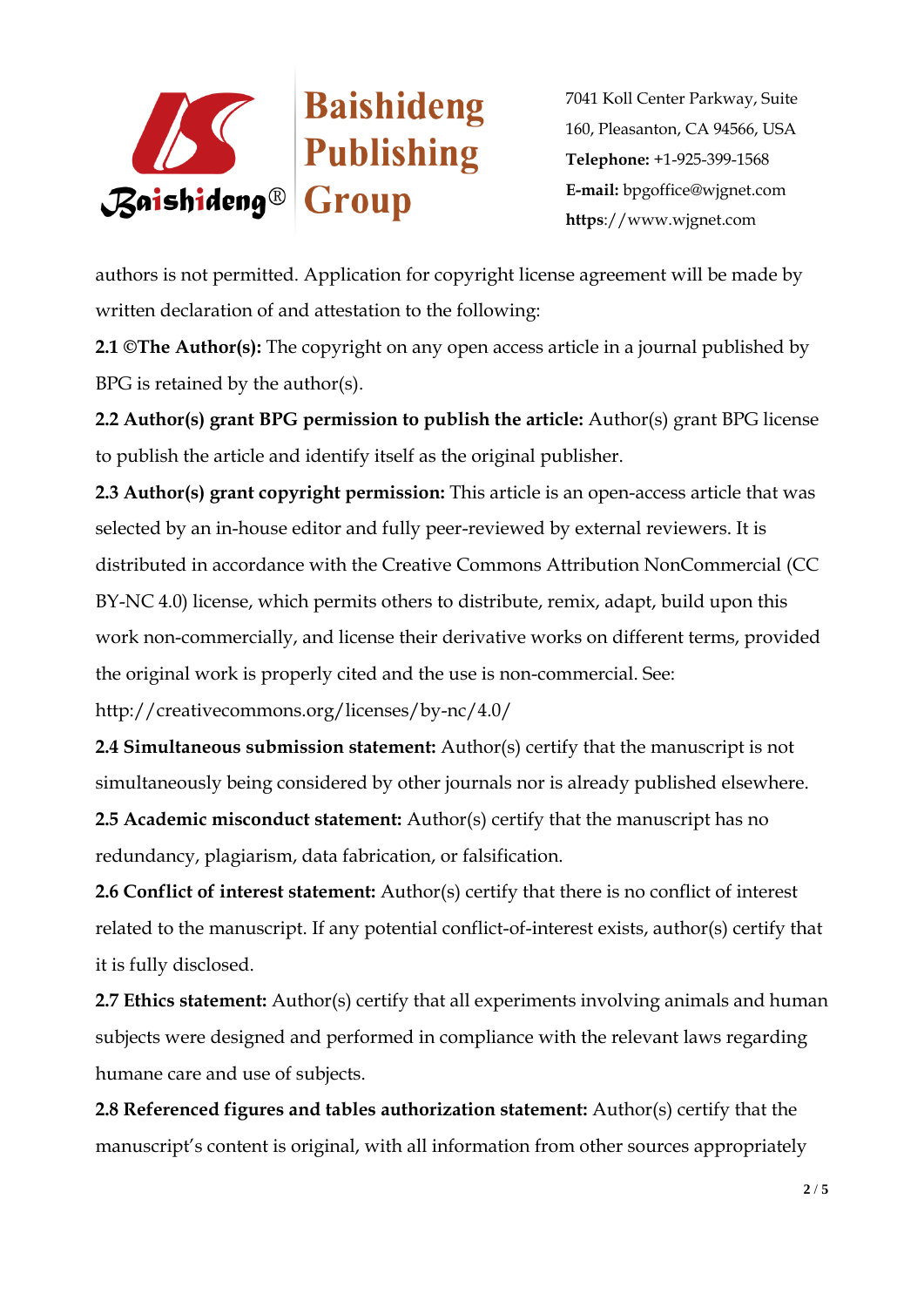

referenced, and that specific permission has been granted in writing by any existing copyright holders prior to publication and is clearly cited and available.

**2.9 Author(s) grant BPG permission to use the published articles exclusively:** Author(s) grant exclusive copyright ownership to BPG for all formats of the manuscript, including print and electronic formats, English and non-English language formats, and subsequent editions such as Erratum, in addition to all rights for (1) granting permission to republish or reprint the materials in whole or in part, with or without a fee, (2) printing copies for free distribution or for sale, and (3) republishing the materials in a compendium or in any other format.

### **2.10 Author(s) grant BPG permission to publish manuscript-related documents:**

Author(s) grant permission to BPG to publish manuscript-related documents (e.g., peer review report, answers to reviewers, CrossCheck report, signed copyright license agreement, etc.) at the same time that the manuscript is published online.

**2.11 Author(s) declare that the language of the manuscript is correct and free of language errors:** Author(s) certify that the manuscript contains no errors in grammar, syntax, spelling, punctuation, or logic.

**2.12 Author(s) declare that the figure(s) and table(s) are quoted correctly:** Author(s) certify that all figures and tables have been correctly placed and clearly identified, and meet the journal's standards of high-resolution quality.

**2.13 Author(s) declare that the references are cited correctly:** Author(s) certify that the references are numbered according to their order of appearance in the main text of the manuscript.

### **3 PUBLISHING FEE STATEMENT**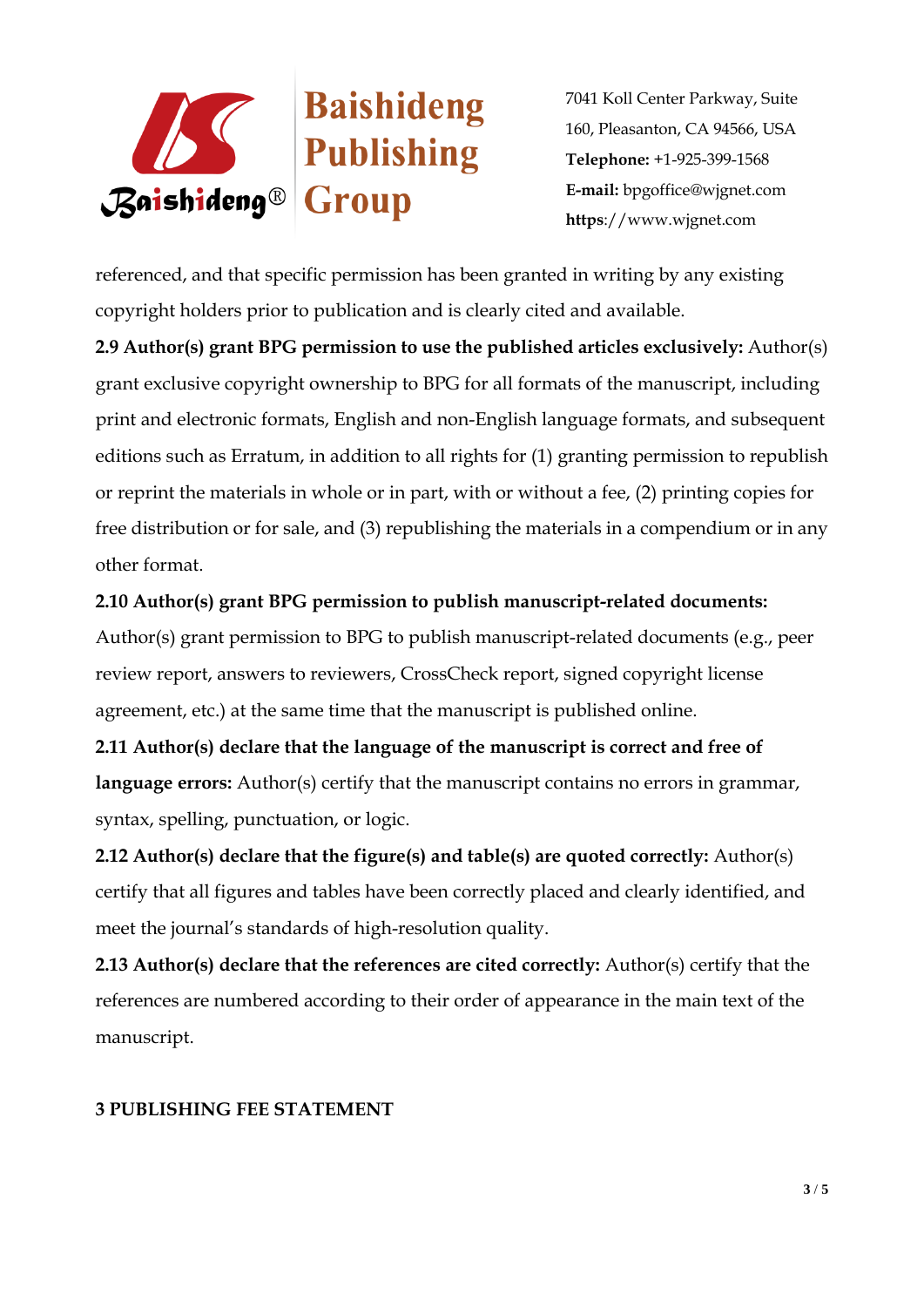

'Manuscript source' includes invited manuscripts and unsolicited manuscripts. The article processing charge (APC) is waived for invited manuscripts. The APC must be paid for any unsolicited manuscript. The APC is payable to BPG by the author(s) or research sponsor(s). All BPG publications' APC standards can be found at: https://www.wjgnet.com/bpg/gerinfo/242

## **4 SIGNATURES OF ALL AUTHORS**

This declaration must be signed by all authors. The manuscript will be rejected immediately if we find the declaration was not signed by authors themselves. The signature list for all authors is as follows:

|         | <b>1 Name:</b> Daniela Chieffo | Date: | 2022-05-06 |
|---------|--------------------------------|-------|------------|
| 2 Name: | Carla Avallone                 | Date: | 2022-05-06 |
| 3 Name: | Annamaria Serio                | Date: | 2022-05-06 |
|         | Georgios Demetrios             |       |            |
| 4 Name: | Kotzalidis                     | Date: | 2021-12-13 |
|         | <b>5 Name:</b> Marta Balocchi  | Date: | 2022-05-06 |
| 6 Name: | Ilaria De Luca                 | Date: | 2022-05-06 |
| 7 Name: | Daniele Hirsch                 | Date: | 2022-05-06 |
|         | Angela Gonsalez del            |       |            |
| 8 Name: | Castillo                       | Date: | 2022-05-06 |